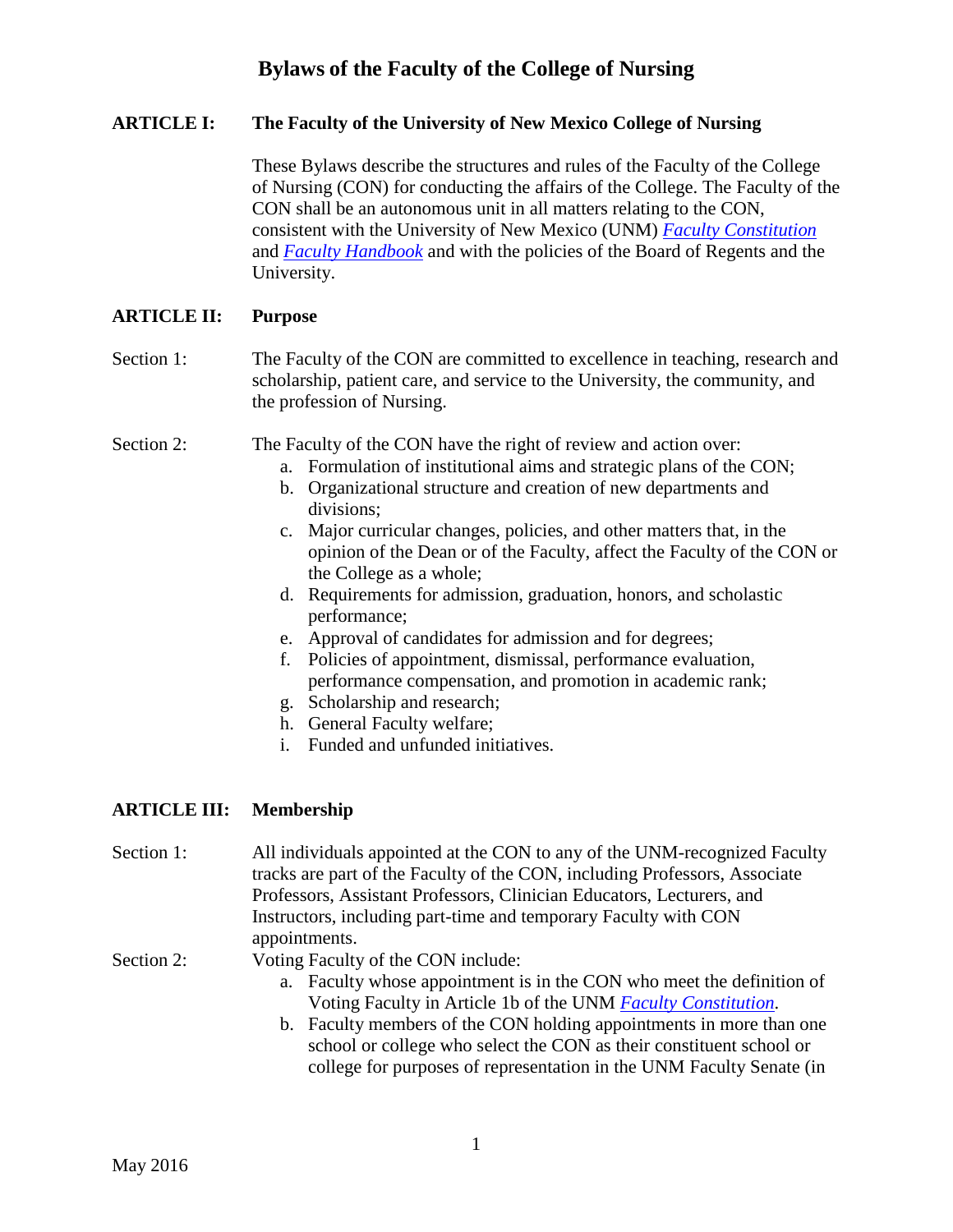accordance with Article I Section 6a (vii) of the UNM *[Faculty](http://handbook.unm.edu/policies/section-a/faculty/a51.html)  [Constitution](http://handbook.unm.edu/policies/section-a/faculty/a51.html)*).

# Section 3: Faculty Fund a. A Faculty Fund shall be established and maintained by an elected Treasurer who shall be a member of the Voting Faculty. The purpose of the Faculty Fund is to provide monies for Faculty-related events, such as celebrating retirements and providing bereavement memorials. b. Faculty contributions to the Faculty Fund, which are assessed annually, may be set or changed at any regular meeting of the Faculty of the CON by majority vote, provided that notice has been given at the previous regular meeting. c. The Treasurer and the Chair of the Faculty Affairs Committee shall have signature authority for the Faculty Fund account. **ARTICLE IV: Officers and Elected Positions of the Faculty of the CON** Section 1: Principal Officer a. The Dean shall be the principal officer of the College and shall act as executive officer and representative of the Faculty of the CON. With regard to educational policy, the Dean shall prepare plans for consideration of the Faculty, shall carry into effect those plans which it adopts, and shall perform such other duties as fall within the scope of the office. b. In case of absence or incapacity, a substitute shall be designated. Section 2: Elected Officers a. The elected officers of the Faculty of the CON shall be one or more UNM Faculty Senators, a Treasurer, the Chairs of Standing Committees of the Faculty of the CON, and the Chair-Elect of the Faculty Affairs Committee. Deans and Chairs of Faculty Teams may not serve as elected officers of the CON Faculty. b. The Chair of the Faculty Affairs Committee shall preside at meetings of the Faculty of the CON with the exception of special meetings called by the Dean. Section 3: Elections a. Faculty Treasurer The Faculty Treasurer shall be elected every two years by the Voting Faculty to serve a two-year term. b. Standing Committees 1. A Chair-Elect of the Faculty Affairs Committee shall be elected annually by the Voting Faculty to serve a one-year term in that capacity followed by a one-year term as Chair.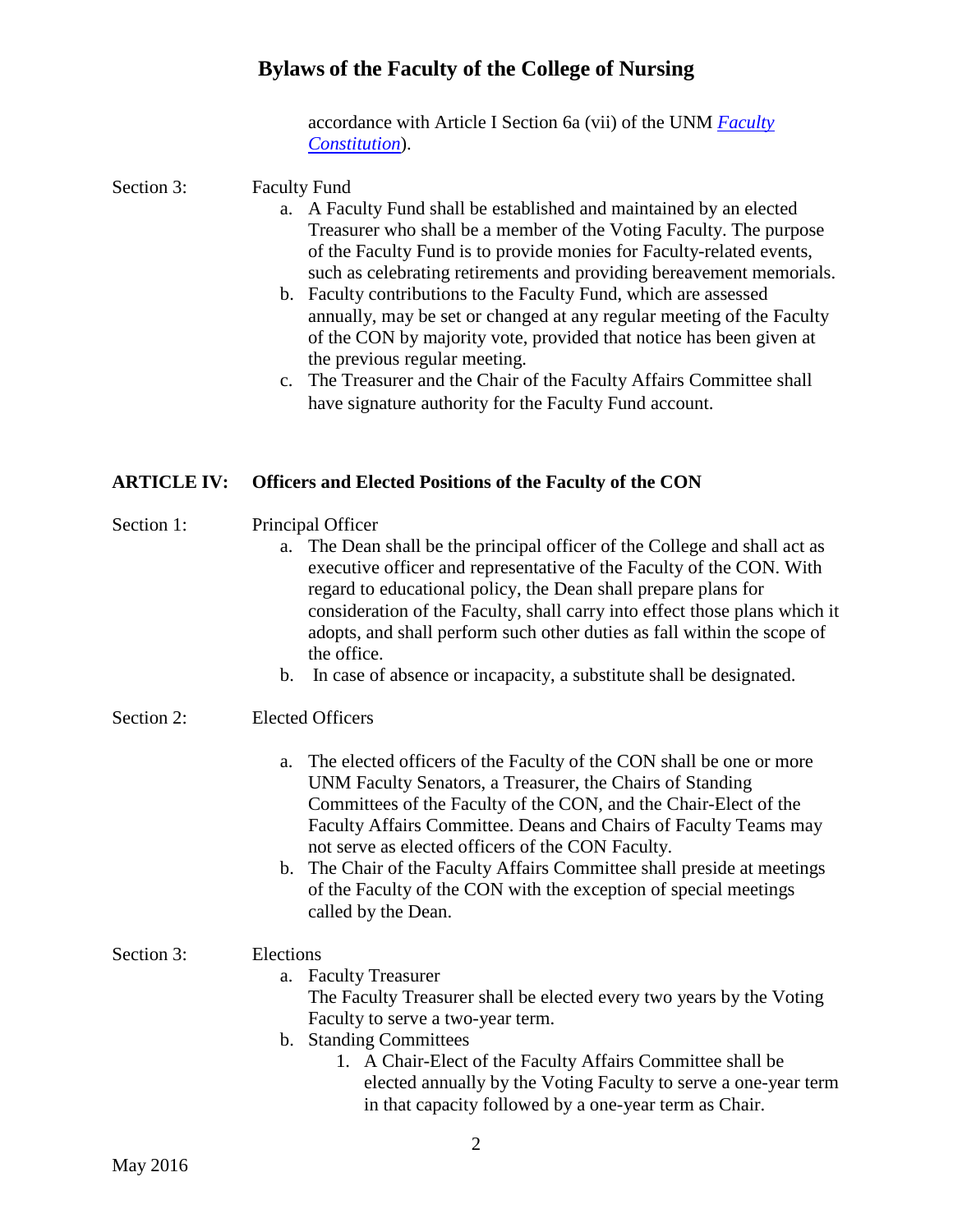- 2. The Chairs of Standing Committees other than the Faculty Affairs Committee are elected by the Voting Faculty from among its members (Article III, §2.) to serve a term of two years.
- 3. Members of Standing Committees shall be elected from each Team in equal number and at-large by the Voting Faculty of the CON to terms of two years. Deans and Chairs of Faculty Teams may not serve as voting members of Standing Committees of the CON Faculty.
- 4. Elections of the Voting Faculty of the CON for Treasurer, Standing Committee Chair, or Chair-Elect and at-large members of Standing Committees shall be conducted following the Annual Meeting of the Faculty of the CON in April.
- 5. Faculty Teams shall elect their representatives to the Standing Committees for a term of two years. Elections shall be conducted no later than June 30. Elections will be staggered. The Faculty Development and Leadership Committee will be responsible for overseeing the scheduling and conduct of elections.
- c. Faculty Senators
	- 1. Faculty Senators shall be elected for two-year terms; if there is more than one Faculty Senator, their terms shall be staggered.
	- 2. Elections for Faculty Senator shall be completed and the certified results shall be filed with the Secretary of the University no later than the last working day of the sixth week of the spring semester as it appears in the official academic calendar of the University.
	- 3. Terms of office for Faculty Senators will begin on the date specified by the UNM *[Faculty Constitution](http://handbook.unm.edu/policies/section-a/faculty/a51.html)* or rules of the UNM Faculty Senate.
- d. Voting

Elections by the Voting Faculty of the CON for Faculty Senator, Treasurer, Chairs, and at-large members of Standing Committees will be conducted by electronic voting. Elections by Faculty Teams for team representatives to Standing Committees shall be conducted at a regularly scheduled meeting of the Team.

e. Vacancies

In the event an elected officer is unable to serve to the end of the term of office, a replacement will be elected by the Voting Faculty of the CON to serve the remainder of the term of office. The election will take place not more than two months from when the office was vacated unless the vacancy occurs two months or less before the scheduled election for that position.

Section 4: Duties of Officers and Elected Representatives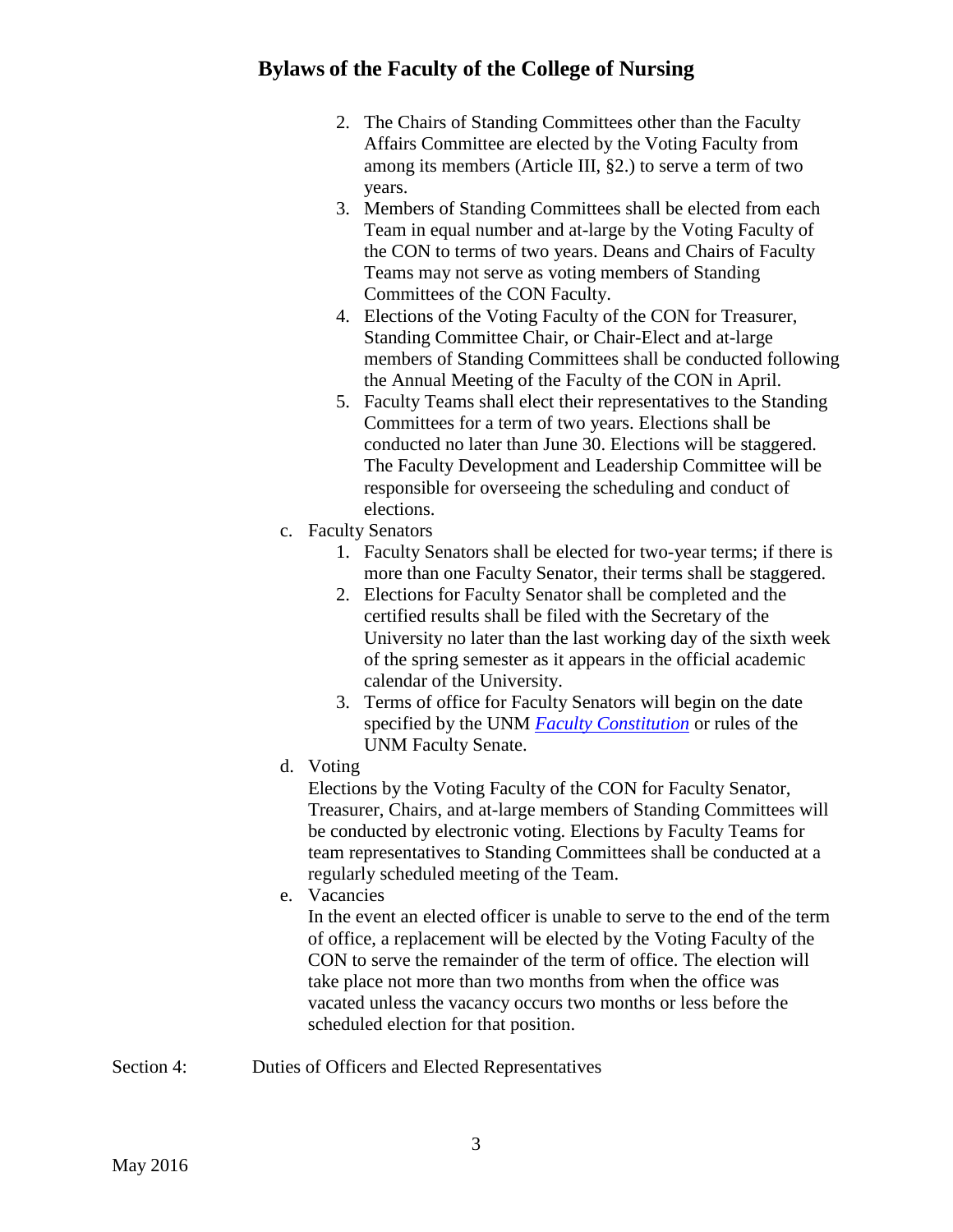UNM Faculty Senators shall perform the duties prescribed by the UNM *[Faculty Constitution](http://handbook.unm.edu/policies/section-a/faculty/a51.html)* and UNM *[Faculty Handbook](http://handbook.unm.edu/policies/)*. Other officers of the Faculty of the CON shall perform the duties prescribed by these Bylaws and by the parliamentary authority adopted by the College.

### **ARTICLE V Meetings**

Section 1: Regular Meetings

Regular meetings of the Faculty of the CON shall be scheduled at least once per term. The Faculty of the CON may elect to meet more often by majority vote.

#### Section 2: Annual Meeting

A regular meeting shall be scheduled and held during April of each year and shall be known as the Annual Meeting. The Annual Meeting shall be for the purposes of receiving annual reports of the Treasurer and Standing Committees, announcing candidates for Faculty Treasurer and for Chairs or Chairs-Elect and at-large members of CON Standing Committees, and conducting such other business as may arise.

#### Section 3: Special Meetings

Special meetings of the Faculty may be called by the Dean or by written request of at least 10 members of the Voting Faculty.

- a. Business at the special meeting shall be limited to the subject for which the meeting was called.
- b. Special meetings must be held within 10 working days of the call or written request.
- c. Forty-eight hours' notice must be given to Faculty of a special meeting, except in emergencies.
- d. All motions to be considered at the special meeting must be made available to the Voting Faculty of the CON at least 48 hours before the special meeting.

Section 4: Quorum

At any regular or special meeting, a quorum for transacting Faculty business shall be 36 members of the Voting Faculty. A quorum for transacting Faculty business in the Standing Committees is a majority of elected members.

#### Section 5: Electronic Voting

Members of the Voting Faculty of the CON may on occasion be unable to attend a scheduled Faculty business meeting in which important issues are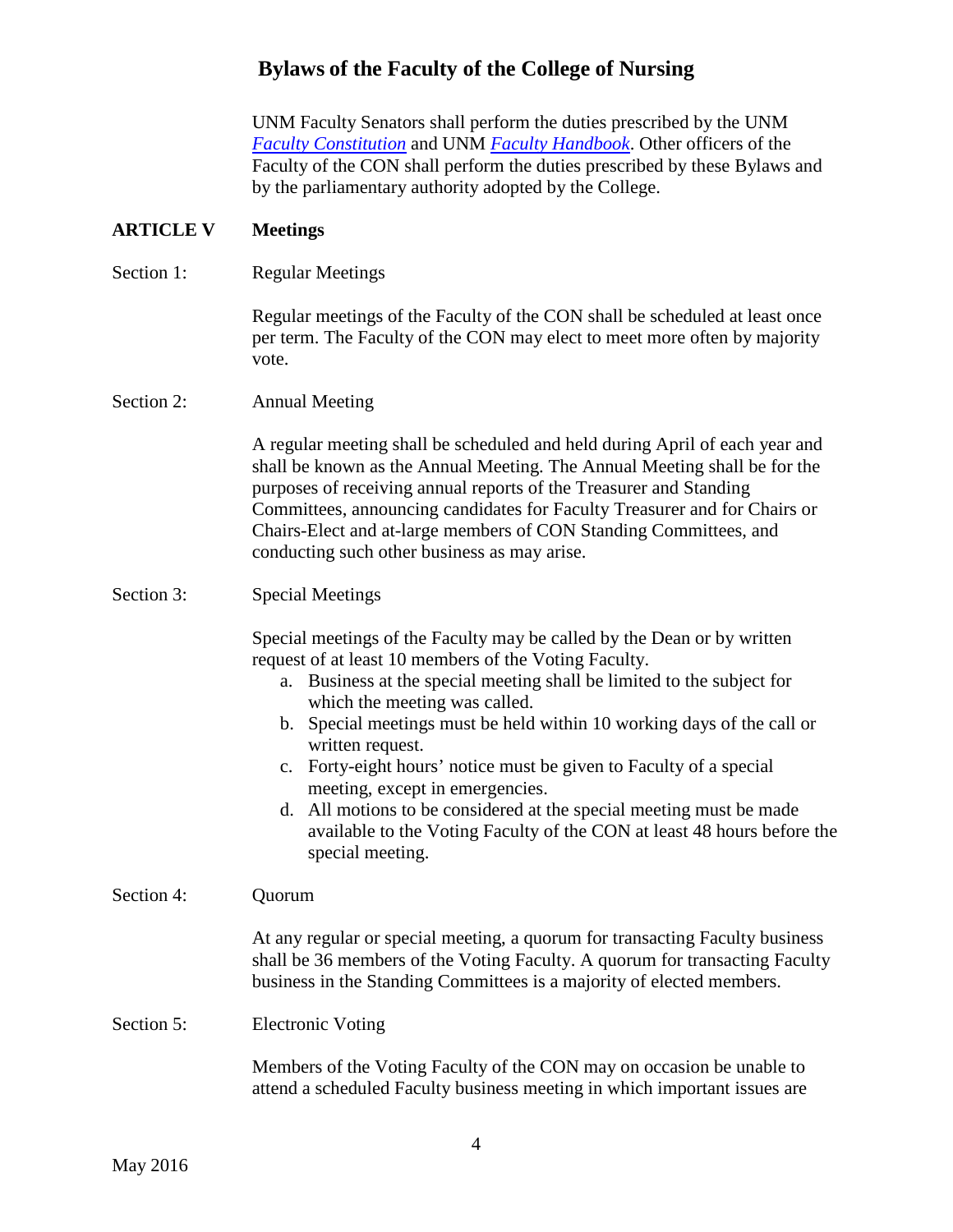designated to come before the Faculty for a vote. Electronic voting by all Faculty after a Faculty business meeting in lieu of in-person voting at the meeting will be allowed on a limited basis. The Faculty Development and Leadership Committee will be responsible for providing oversight of electronic voting.

### **Article VI: Organizational Structure and Committees**

### Section 1: Definitions

In addition to the definitions of Faculty of the CON and Voting Faculty in Article III of these Bylaws, the following definitions are used.

- a. Tenured Faculty are members of the Voting Faculty of the CON who are tenured.
- b. Senior Faculty are members of the Voting Faculty of the CON who hold an appointment at the rank of Professor or Associate Professor.
- c. Graduate Faculty are members of the Voting Faculty of the CON who teach in one or more graduate courses or serve on master's or doctoral student committees in the CON.

### Section 2: Organizational Structure

- a. The Faculty of the CON shall be organized in no more than three Faculty Teams with responsibility for overseeing CON academic programs, Faculty research and scholarship, and Faculty practice.
- b. Each Faculty Team shall be led by a member of the Senior Faculty appointed by the Dean after consultation with the Faculty of the CON and following a competitive internal or external search process. The Chair of each Team shall be its presiding officer and shall be responsible for annual evaluations of Faculty members of the Team.
- c. Each member of the Faculty of the CON shall be a member of not more than one Team at any time. Team membership shall be negotiated at the time of appointment to the Faculty and from time to time thereafter at the request of the Faculty member, Chairs of Faculty Teams, or Dean.
- d. A distinct Faculty Team shall have operational authority over and responsibility for each of the following areas:
	- 1. The scholarship of teaching and learning, undergraduate programs, and non-advanced practice MSN programs;
	- 2. Research and the PhD program;
	- 3. Faculty Practice, advanced practice education programs and the DNP program.
- e. Appointment of non-Faculty CON staff to Faculty Teams shall be at the discretion of the Dean in consultation with the Chairs of Faculty Teams and Directors of administrative units.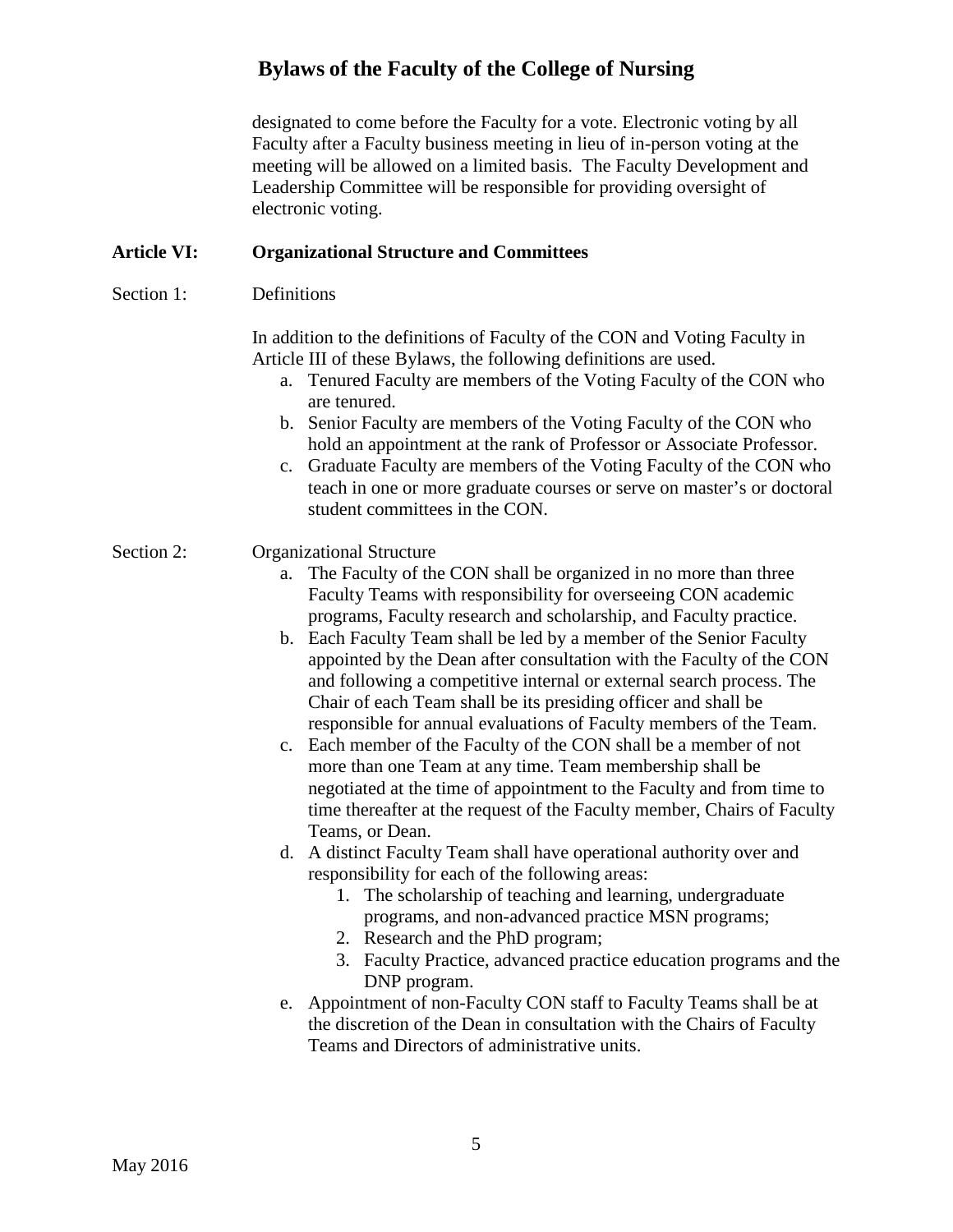- f. The members of each Faculty Team shall, with the advice and consent of its Chair or the Dean, decide upon the organization and procedure for efficient functioning of the Team.
	- 1. Regular meetings of each Faculty Team shall be scheduled at least once per term. Teams may elect to meet more often by majority vote.
	- 2. Special meetings of one or more Faculty Teams may be called by the Dean, the Chair(s) of the Team(s), or by written request of at least five members of a given Team.
	- 3. At any regular or special Team meeting, a quorum for transacting Team business shall be a majority of the Faculty members of the Team.

### Section 3: Standing Committees

The Faculty of the CON shall have the following Standing Committees:

- Faculty Affairs Committee
- Undergraduate Program Committee
- Graduate and Professional Program Committee
- Program Evaluation Committee
- Research and Scholarship Committee
- Practice Committee
- Faculty Development and Leadership Committee
- Coordinating Committee
- Senior Faculty Committee

Committees have the authority to develop operating procedures and appoint task forces or work groups to meet their responsibilities and to elect a Vice-Chair. Standing Committees will meet at least once per term or more often if needed.

- a. Faculty Affairs Committee
	- 1. The Faculty Affairs Committee shall have responsibility for:
		- a) Organizing peer review for appointment, promotion, and tenure (APT) and convening the Senior Faculty or Tenured Faculty as appropriate to advise the Dean on APT decisions;
		- b) Assuring adherence to the *UNM [Faculty Handbook](http://handbook.unm.edu/policies/)* and CON policies and practices with respect to Faculty hiring, appointment, promotion, tenure, and other matters of concern to the Faculty;
		- c) Hearing Faculty concerns and communicating them to the appropriate audience or authority;
		- d) Organizing, appointing, and overseeing ad hoc committees as needed for development, implementation, or revision of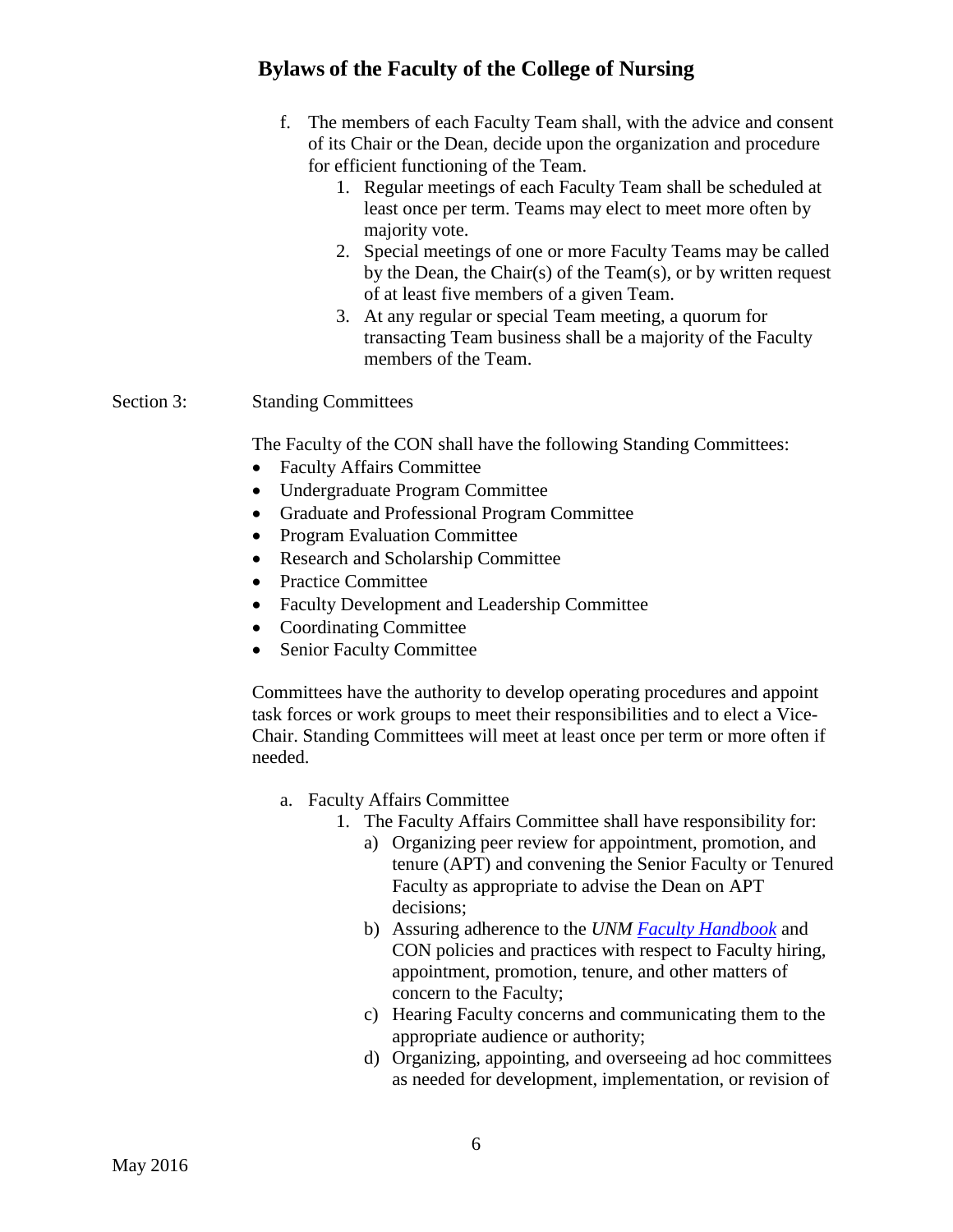Faculty Bylaws and the Faculty compensation plan and associated peer review;

- e) Developing CON policies and procedures with respect to the areas of responsibility for which Faculty have the right of review and action, as identified in the *UNM [Faculty](http://handbook.unm.edu/policies/section-a/faculty/a51.html)  [Constitution](http://handbook.unm.edu/policies/section-a/faculty/a51.html)* and *CON Faculty Bylaws,* for approval by the Faculty of the CON.
- 2. The position of Chair-Elect of the Faculty Affairs Committee shall rotate between a member of the Tenured Faculty and a member of the Senior Clinician-Educator Faculty.
- 3. At-large membership of the Faculty Affairs Committee shall consist of one Tenured Faculty and one senior-ranked Clinician-Educator Faculty. In addition, each Team shall elect a representative from their Assistant Professor or Lecturer ranks of whom at least one must be a Lecturer.
- 4. The following three AP(T) Subcommittees shall organize and conduct peer review for AP(T), with oversight provided by the Faculty Affairs Committee:
	- a) APT Subcommittee for Tenure-Track Faculty:
		- i. This subcommittee will be chaired by the Chair or Chair-Elect of Faculty Affairs, whichever in a given year is a member of the Tenured Faculty. All Tenured Faculty below the level of the Dean will serve as members.
		- ii. Appointment reviews for the professorial ranks will be conducted by the full membership of the Subcommittee.
		- iii. Promotion and/or tenure reviews will be conducted by Subcommittee members who are at or above the professorial rank being sought.
	- b) AP Subcommittee for Clinician-Educator-Track Faculty:
		- i. This subcommittee will be chaired by the Chair or Chair-Elect of Faculty Affairs, whichever in a given year is a member of the Senior Clinician-Educator Faculty. All Senior Clinician-Educator Faculty will serve as members.
		- ii. Appointment reviews for the professorial ranks will be conducted by the full membership of the Subcommittee.
		- iii. Promotion reviews will be conducted by Subcommittee members who are at or above the professorial rank being sought.
	- c) AP Subcommittee for Lecturer Track Faculty:
		- i. This subcommittee will be chaired by the Chair of the Faculty Affairs Committee.
		- ii. Membership for this Subcommittee shall consist of: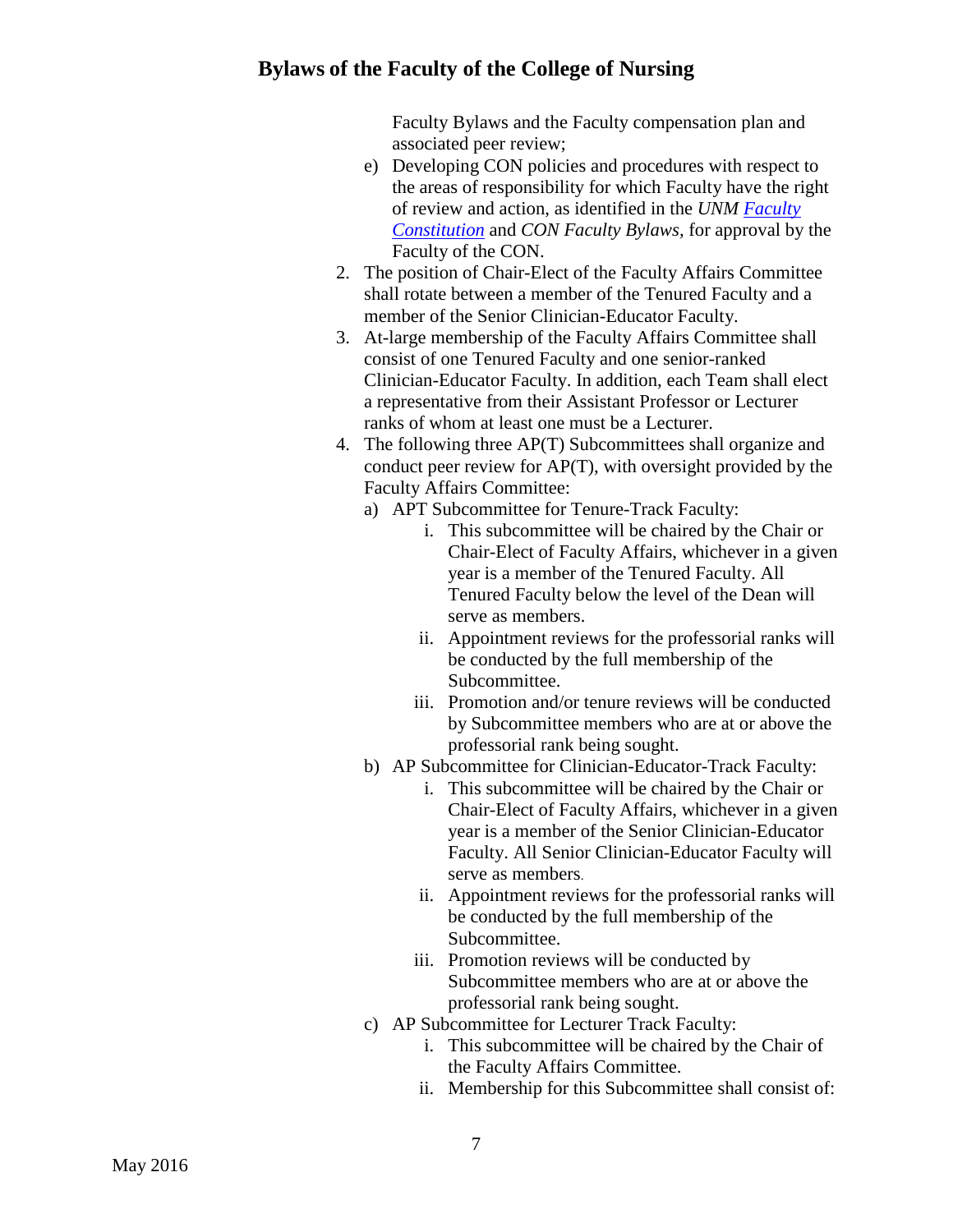- 1) Two Senior, Clinician-Educator Faculty appointed by the Chair or Chair-Elect of the Faculty Affairs Committee (whichever is a Clinician-Educator in a given year);
- 2) Two Tenured Faculty appointed by the Chair or Chair-Elect of the Faculty Affairs Committee (whichever is tenured in a given year); and
- 3) Two Lecturer-Track Faculty who are at or above the lecturer rank being sought appointed by the Chair-Elect of the Faculty Affairs Committee.
- iii. Appointment and promotion reviews for Lecturer ranks will be conducted by the full membership of the Subcommittee.
- b. Undergraduate Program Committee
	- 1. The Undergraduate Program Committee shall have responsibility for:
		- a) Planning at the undergraduate level;
		- b) Overseeing the development and revision of curricula based on program evaluation data and accreditation requirements;
		- c) Approving major undergraduate curricular changes before final Faculty votes;
		- d) Relating undergraduate curricula to CON vision, mission, and strategic plan;
		- e) Advising the administration on resource allocation implications of curriculum planning at the undergraduate level;
		- f) Hearing and resolving disputes involving issues pertaining to CON policies and standards for undergraduate students and undergraduate education i in accordance with appropriate sections of the *UNM [Faculty Handbook,](http://handbook.unm.edu/policies/) [UNM](http://catalog.unm.edu/)  [Catalog,](http://catalog.unm.edu/)* and *[UNM Pathfinder](http://pathfinder.unm.edu/)*;
		- g) Overseeing policies and standards related to admission, progression, and graduation in the CON undergraduate program;
		- h) Advising the Student Nurses Association (SNA);
		- i) Assisting Student Services to promote undergraduate student recruitment;
		- j) Collaborating with the Program Evaluation Committee to assess program effectiveness, as needed;
		- k) Addressing undergraduate student life concerns.
	- 2. Membership shall consist of the following:
		- a) The Chair shall be a Senior Faculty member, Assistant Professor (Clinician-Educator or Tenure-Track), or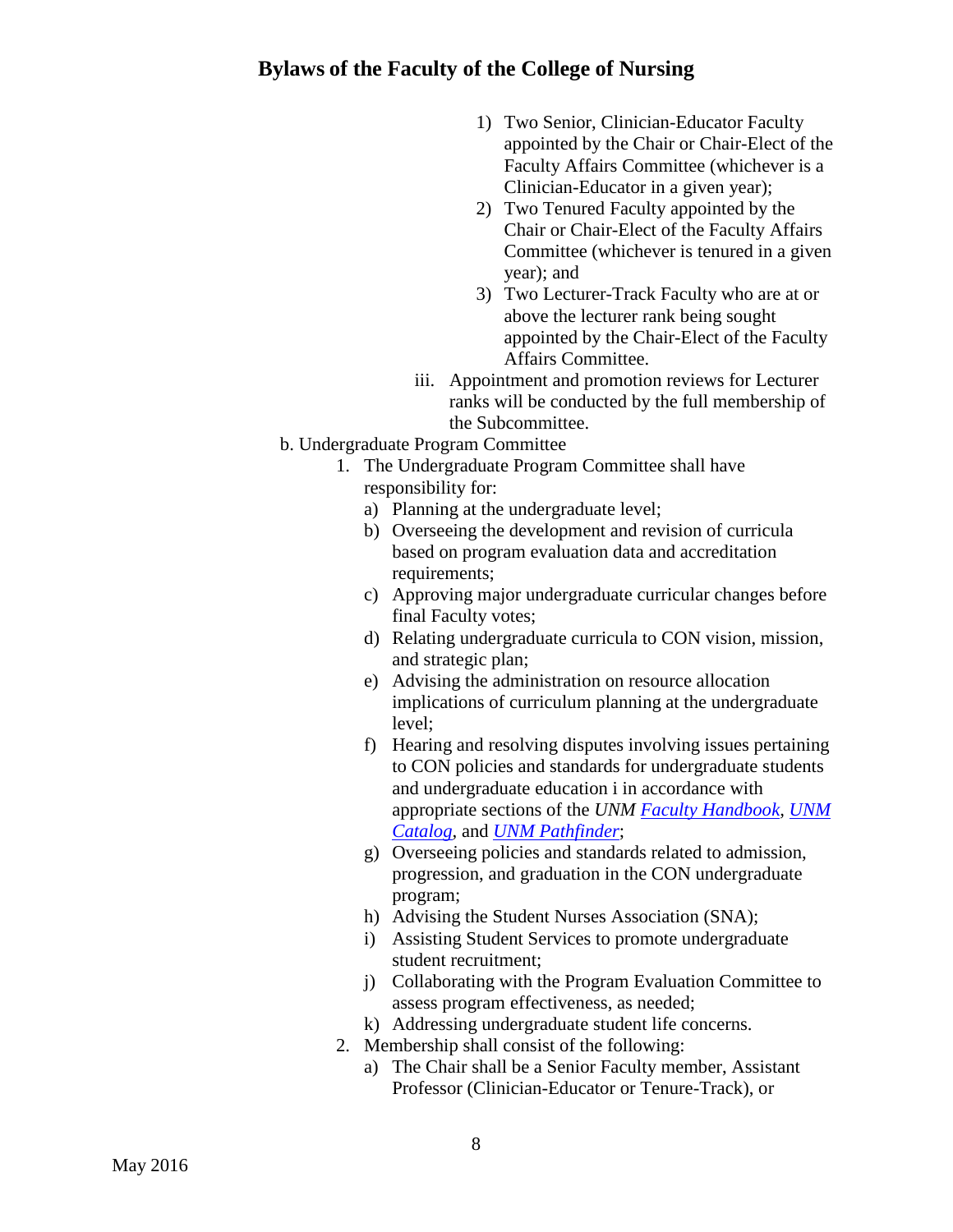Principal Lecturer with at least three years of undergraduate teaching experience.

- b) Each team shall elect one Faculty representative. In addition, the Faculty of the CON will elect three at-large members from the Education Team.
- c) Ex-officio members shall consist of:
	- i. Students (non-voting):
		- 1) RN-BSN student representative;
		- 2) Student representative from each Level of the basic undergraduate program;
	- ii. Student Services Staff representative (non-voting);
	- iii. At least two community representatives from clinical agencies (non-voting);
	- iv. Other Faculty:
		- 1) Undergraduate Program Director (voting);
		- 2) RN-BSN Program Coordinator (voting);
		- 3) Interprofessional Education Coordinator (voting);
	- v. Administration: Education Team Chair (nonvoting).
- c. Graduate and Professional Program Committee
	- 1. The Graduate and Professional Program Committee shall have responsibility for:
		- a) Planning at the graduate level;
		- b) Overseeing the development and revision of curricula based on program evaluation data and certification/accreditation requirements;
		- c) Approving major graduate curricular changes before final Faculty votes;
		- d) Relating graduate curricula to CON vision, mission, and strategic plan;
		- e) Serving as the Graduate Committee of the CON for the purposes of liaison with the UNM Faculty Senate Graduate and Professional Committee;
		- f) Advising the administration on resource allocation implications of curriculum planning at the graduate level;
		- g) Hearing and resolving disputes involving issues pertaining to CON policies and standards for graduate students and graduate education in accordance with appropriate sections of the *UNM [Faculty Handbook,](http://handbook.unm.edu/policies/) [UNM Catalog,](http://catalog.unm.edu/)* and *[UNM](http://pathfinder.unm.edu/)  [Pathfinder](http://pathfinder.unm.edu/)*;
		- h) Overseeing policies and standards related to admission, progression, and graduation in the CON graduate and professional programs;
		- i) Advising the Graduate Student Nurses Association (GSNA);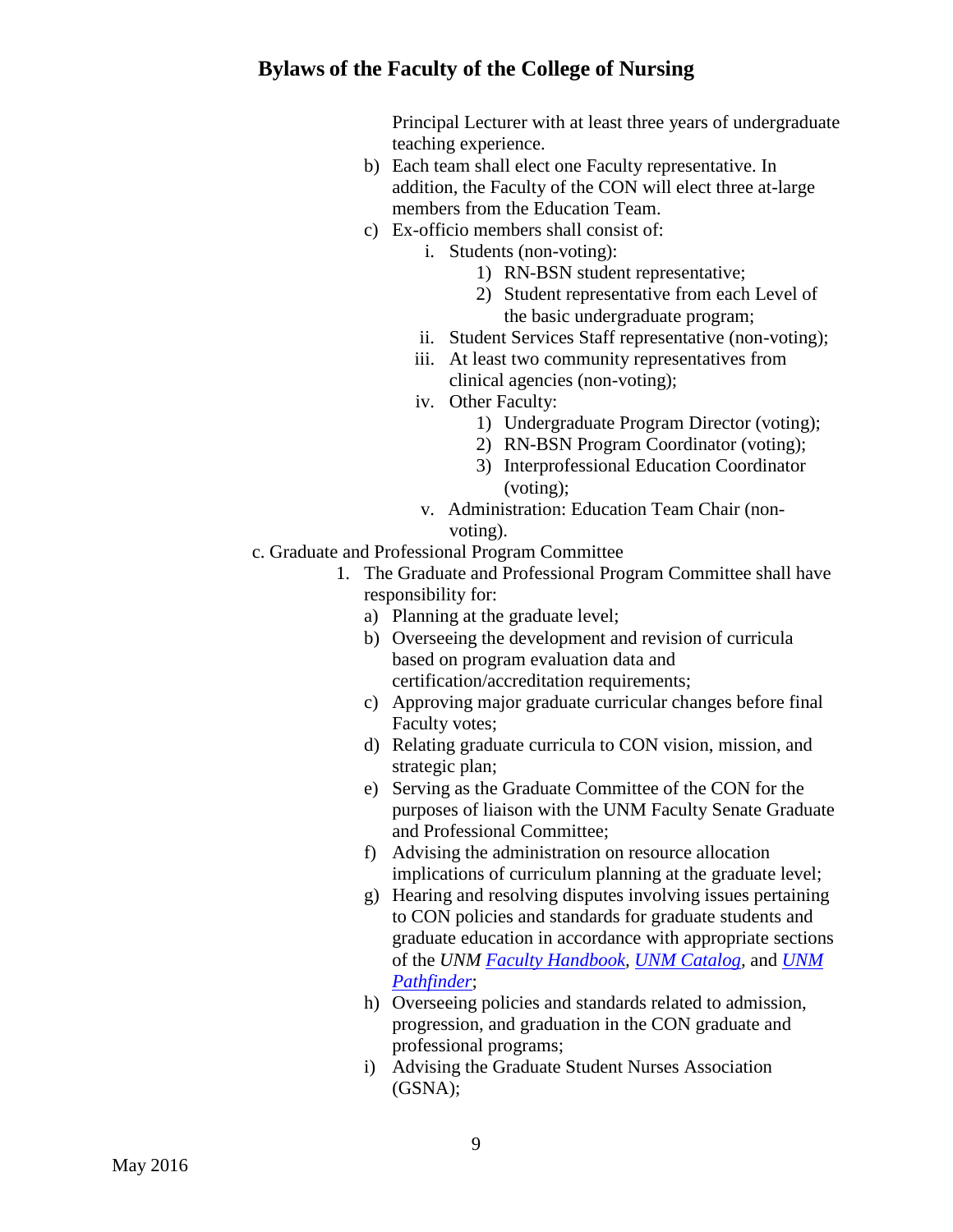- j) Assisting Student Services to promote graduate student recruitment;
- k) Collaborating with the Program Evaluation Committee to assess program effectiveness;
- l) Addressing graduate student life concerns.
- 2. Membership shall consist of the following (Faculty members must have Graduate Program standing):
	- a) The Chair shall be a Senior Faculty with at least three years of graduate teaching experience.
	- b) Each team shall elect one Faculty representative. In addition, the CON Faculty shall elect an at-large member from each team.
	- c) Ex-officio members shall consist of:
		- i. Student representatives (non-voting):
			- 1) MSN student;
			- 2) DNP student;
			- 3) PhD student;
		- ii. Student Services representative (non-voting);
		- iii. At least two community representatives from clinical agencies (non-voting);
		- iv. Other Faculty (voting):
			- 1) MSN Concentration Coordinators;
			- 2) DNP Program Director;
			- 3) PhD Program Director;
		- v. Interprofessional Education Coordinator (voting);
		- vi. Administration: Chairs of all three Teams (nonvoting).
- d. Program Evaluation Committee
	- 1. The Program Evaluation Committee shall have responsibility for:
		- a) Overseeing and organizing evaluation of effectiveness for all CON academic programs;
		- b) Coordinating such efforts with the Undergraduate and Graduate and Professional Program Committees with responsibility for a given academic program;
		- c) Serving as a liaison with the Provost's Office, Office of Graduate Studies, and Health Sciences Center (HSC) Office of Academic Affairs for intramural and extramural evaluation efforts.
	- 2. Membership shall consist of the following:
		- a) The Chair of the Program Evaluation Committee shall be a Senior Faculty member or an Assistant Professor (Clinician-Educator or Tenure-Track) with experience in academic and/or clinical program evaluation.
		- b) Each Team shall elect one representative. In addition, the Faculty of the CON shall elect three at-large members, at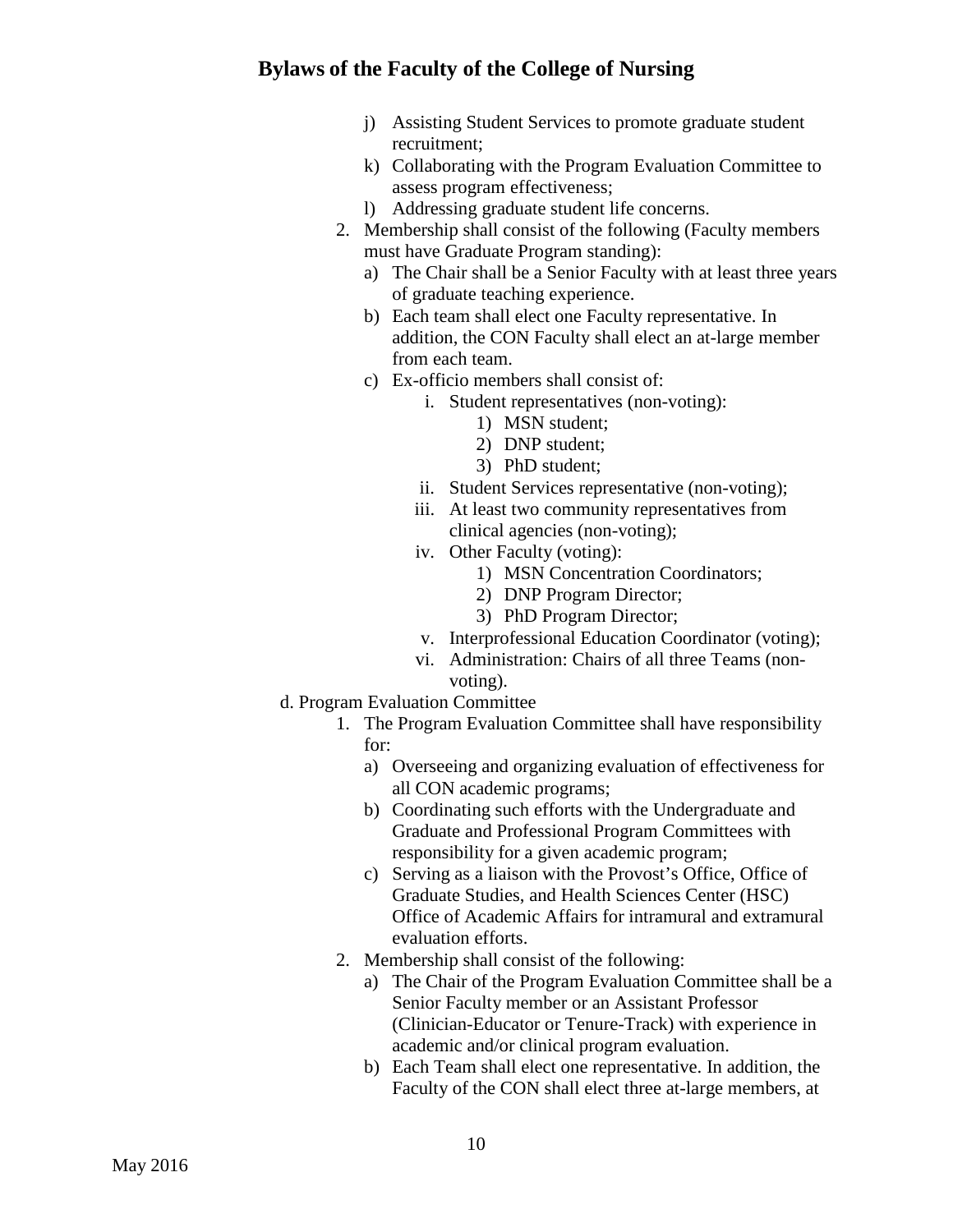least one of whom is a Senior Faculty member or an Assistant Professor (Clinician-Educator or Tenure-Track). c) Ex-officio members shall consist of:

- i. Program Directors from each of the undergraduate and graduate academic programs or designates (voting);
- ii. Administrative Team Staff representative (nonvoting);
- iii. Administration: Associate Dean for Academic Affairs (non-voting).
- e. Research and Scholarship Committee
	- 1. The Research and Scholarship Committee shall have responsibility for:
		- a) Promoting research and scholarship activity and collaboration across Teams in the CON, HSC, and UNM;
		- b) Advising on research-specific budgetary issues;
		- c) Assisting with the visibility of scholarly accomplishments;
		- d) Assisting Administration in the development of infrastructure to support research and scholarship.
	- 2. Membership shall consist of the following:
		- a) The Chair shall be a Senior Faculty member or an Assistant Professor (Clinician-Educator or Tenure-Track).
		- b) Each Team shall elect one representative. In addition, the CON Faculty shall elect two at-large members. At least one of these at-large members must be a Senior Faculty member or an Assistant Professor (Clinician-Educator or Tenure-Track).
		- c) Non-voting, ex-officio members shall include:
			- i. One CON Staff representative appointed by the CON Staff Council;
			- ii. At least one undergraduate student representative appointed by the SNA;
			- iii. At least one graduate student representative appointed by the GSNA;
			- iv. Research Team Chair;
			- v. The Nursing Services Librarian from the HSC Library and Informatics Center;
			- vi. At least two community representatives from clinical agencies appointed by the committee chair.

### f. Practice Committee

- 1. The Practice Committee shall have responsibility for:
	- a) Promoting faculty clinical practice across all programs in the CON to enhance/support student clinical experiences;
	- b) Working with the CON clinical placement office to build capacity for clinical sites across the state of NM;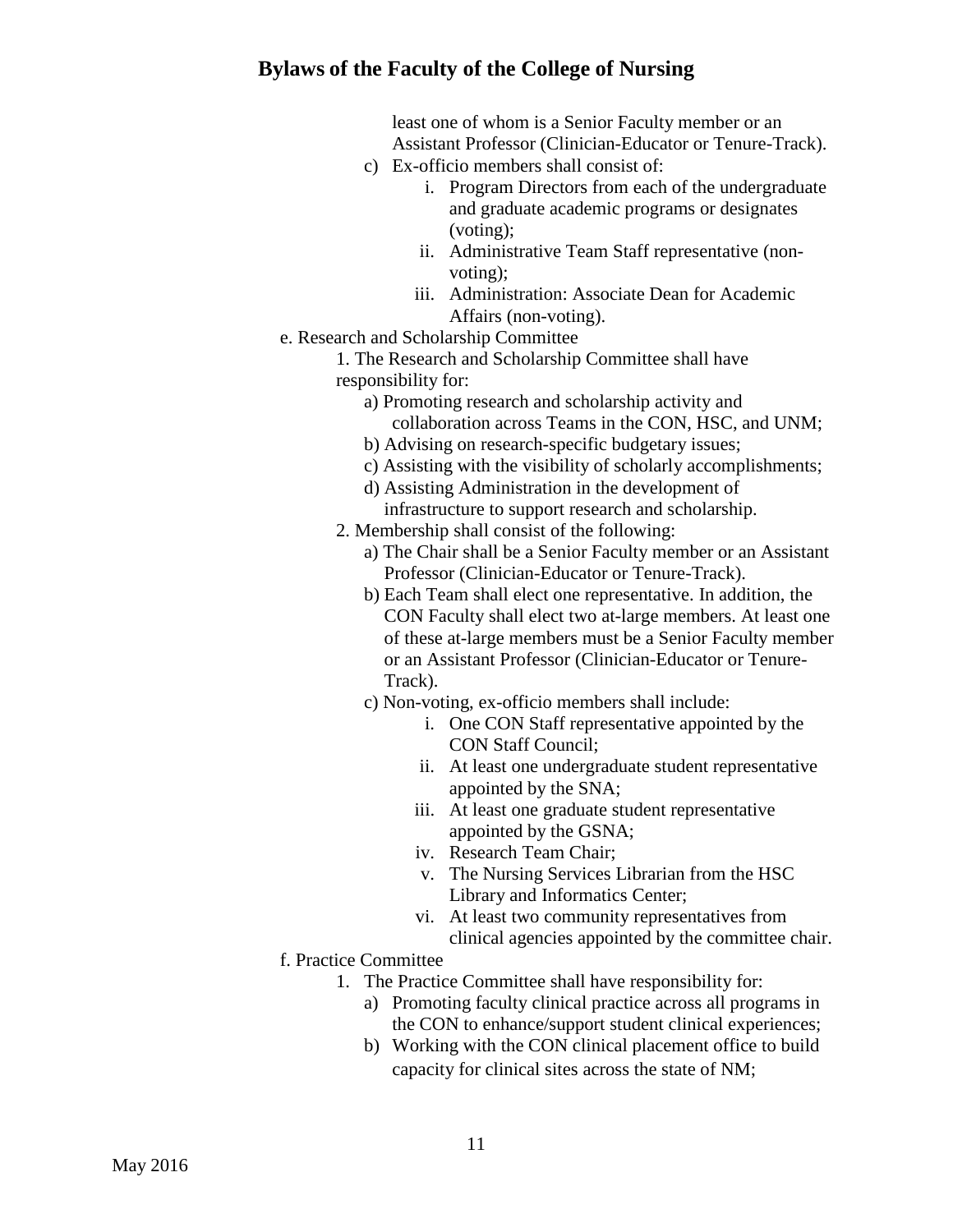- c) Supporting Interprofessional Education programming and participation;
- d) Advising on practice-specific budgetary issues;
- e) Assisting with the visibility of practice accomplishments and outcomes;
- f) Recommending quality measures for the evaluation of Faculty practice.
- 2. Membership shall consist of the following:
	- a) The Chair of the Practice Committee shall be a Senior Faculty member or an Assistant Professor (Clinician-Educator or Tenure-Track).
	- b) Each Team shall elect one representative. In addition, the CON Faculty shall elect two at-large members from the Practice Team.
	- c) Ex-officio members shall consist of:
		- i. Practice Team Program Manager (non-voting);
		- ii. Student representatives (non-voting):
			- 1) BSN student;
			- 2) MSN student;
			- 3) DNP student;
		- iii. At least two community representatives from a clinical agency (non-voting);
		- iv. Administration: Practice Team Chair (non-voting).
- g. Faculty Development and Leadership Committee
	- 1. The Faculty Development and Leadership Committee shall have responsibility for:
		- a) Designing, reviewing, and coordinating a Faculty development plan, including orientation of new Faculty, mentorship, and continuing education;
		- b) Facilitating Faculty activities and initiatives that promote diversity and inclusion;
		- c) Developing and mentoring Faculty to assume leadership in Faculty governance;
		- d) Providing oversight, management, and administration of Faculty elections, including scheduling of staggered elections, preparing slates of candidates, overseeing electronic voting, and ensuring fair elections.
		- e) Determining whether an exception to qualifications for one or more positions in a given election is necessary because of circumstances such as retirement or resignation, illness, sabbatical, or academic leave.
	- 2. Membership shall consist of the following:
		- a) The Chair shall be a Senior Faculty member.
		- b) Each Team shall elect one representative. In addition, the CON Faculty shall elect three at-large members.
		- c) Ex-officio members shall consist of: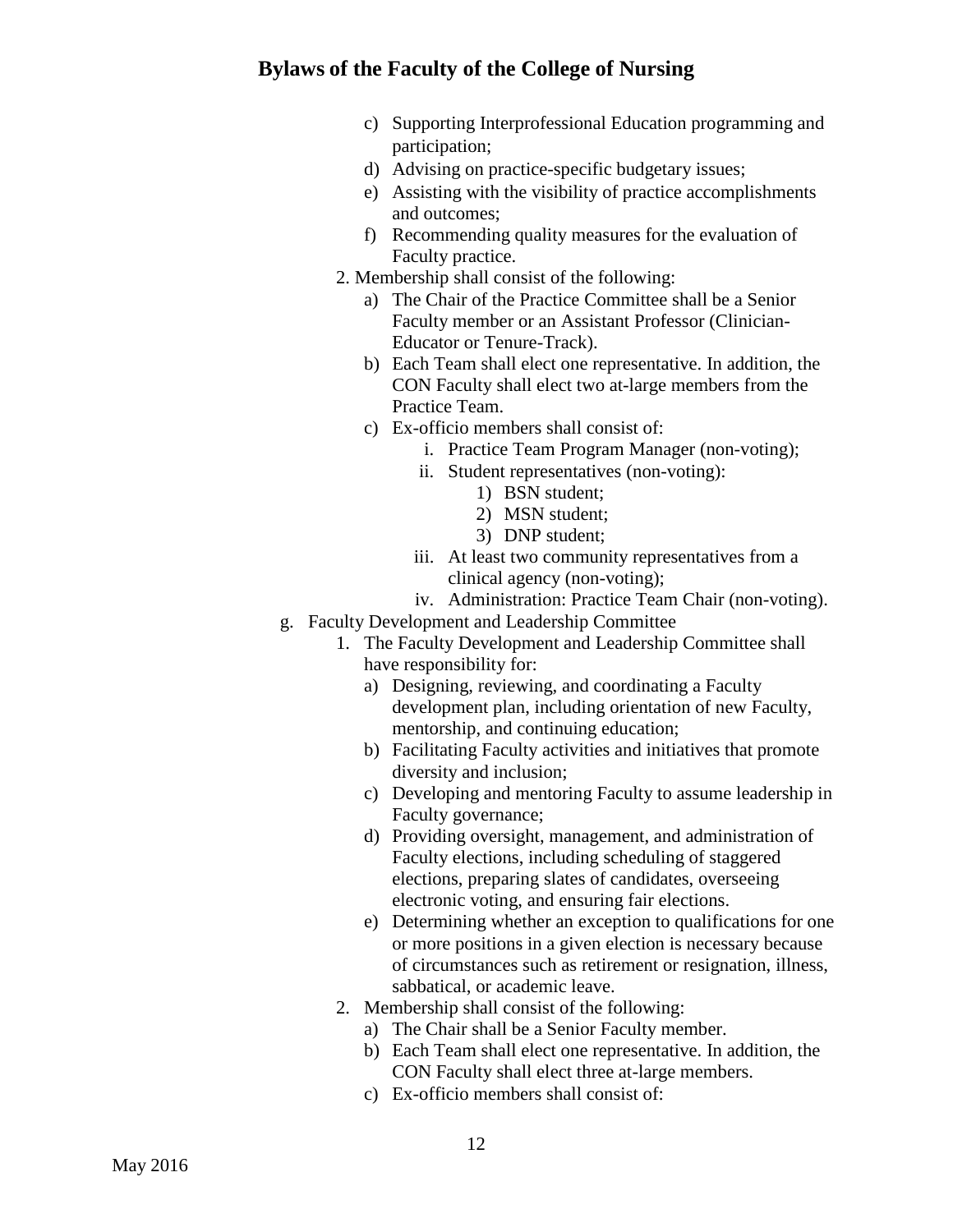- i. Staff from the Administrative Team and/or
- Organizational Services Team.
- h. Coordinating Committee
	- 1. The Coordinating Committee shall have responsibility for:
		- a) Providing leadership for CON strategic planning and plan implementation;
		- b) Providing a forum for exchange of ideas and development of strategies on key College issues arising from Faculty committees, the Faculty of the CON, or Administration.
	- 2. Membership shall consist of the following:
		- a) The Chair shall be elected by the membership of the Committee;
		- b) Members shall include: the Dean, Associate Dean for Academic Affairs, Chairs of all Faculty Standing Committees, the Faculty Treasurer, and Chairs of all three Faculty Teams.
- i. Senior Faculty Committee
	- 1. The Senior Faculty Committee shall have responsibility for:
		- a) Facilitating communication between the Dean and Faculty Teams;
		- b) Advising the Dean on matters of concern to the College as a whole;
		- c) Providing leadership on academic policy issues in collaboration with the Faculty Affairs Committee.
	- 2. Membership shall consist of the following:
		- a) The Chair of the Faculty Affairs Committee shall serve as Chair of the Senior Faculty Committee.
		- b) Members shall include all Associate and full Professors in both the Tenure-Track and Clinician-Educator Track, the Dean, Associate Dean for Academic Affairs, and Chairs of all three Faculty Teams.

Section 4: Ad Hoc Committees

- a. By majority vote, the Faculty of the CON, Faculty Teams, and Standing Committees can create such ad hoc committees and working groups as they deem necessary for effective conduct of Faculty business.
- b. Creation of an ad hoc committee, task force, or working group entails having a written charge or scope of work and a specified time frame that are subject to periodic review and action by the body that created it.
- c. An ad hoc committee, task force, or working group can be reauthorized by the body that created it based on demonstrated need and satisfactory progress.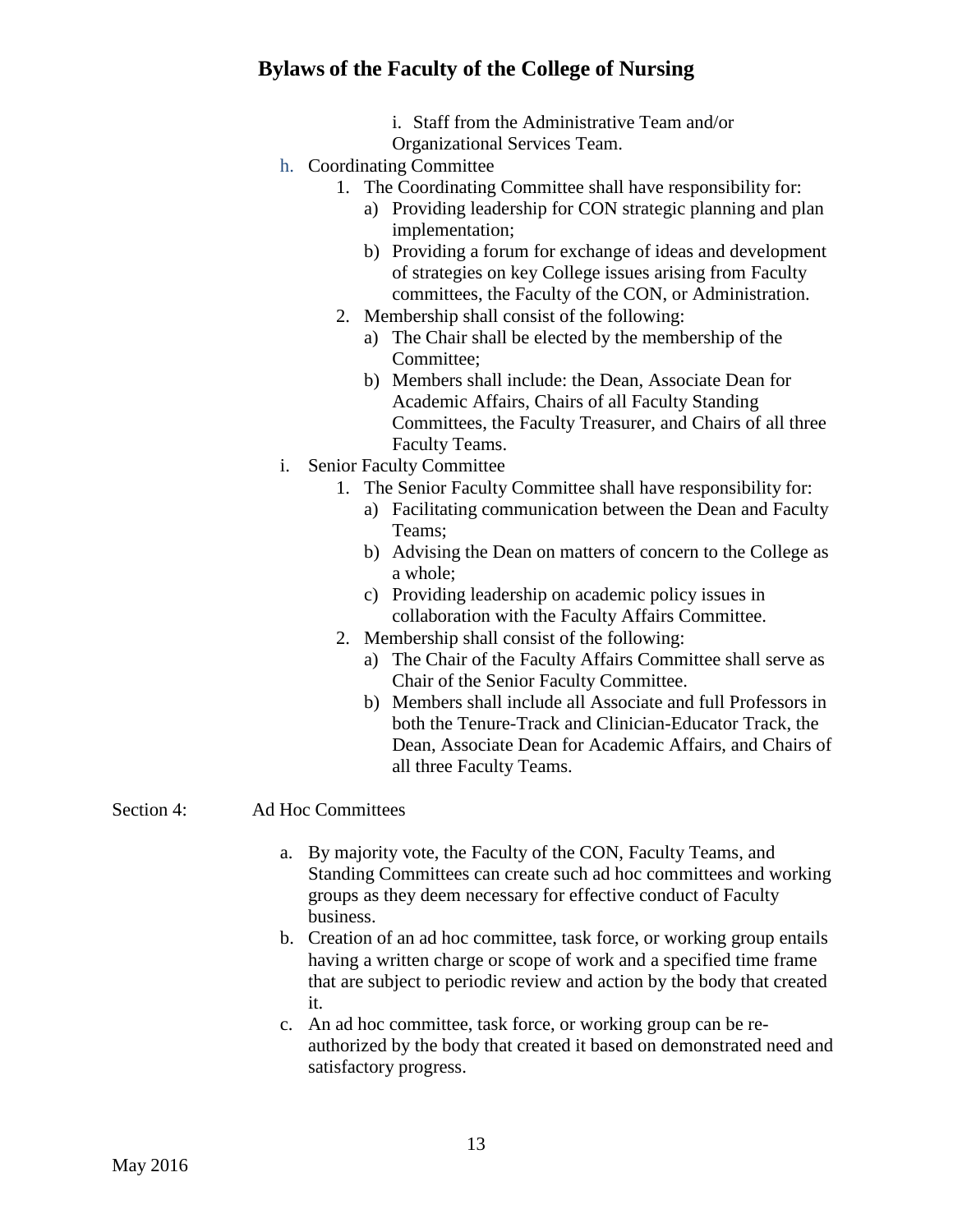d. If the scope of activity of an ad hoc committee, task force, or working group pertains to areas identified under Article II, Section 2, of these Bylaws, the Faculty of the CON have the right of review and action.

#### Section 5: Joint Faculty and Staff Committees

- a. Joint committees of Faculty and staff may be necessary for addressing issues affecting the college as a whole or issues that require the expertise of both Faculty and staff.
- b. Faculty may authorize participation in joint committees by majority vote and may appoint such representatives as are needed.
- c. If the work of a joint committee leads to any recommendations pertaining to areas identified under Article II, Section 2, of these Bylaws, the Faculty of the CON have the right of review and action over such recommendations.
- d. Faculty have the right to periodic review of its participation in joint committees and may reauthorize or withdraw its participation by majority vote.
- e. The language in this section does not pertain to search committees that are subject to Human Resources Division policies and procedures.

#### Section 6: Ex Officio members

The Voting Faculty of the CON, Faculty Teams, and Standing Committees can, by majority vote, appoint such additional nonvoting, ex-officio members as are needed for the effective conduct of Faculty business. Ex officio appointments other than those specified in these Bylaws are subject to periodic review and action by the body making the appointment.

#### **ARTICLE VII: Parliamentary Authority**

Rules contained in the current edition of *American Institute of Parliamentarians Standard Code of Parliamentary Procedure* shall govern the conduct of Faculty business in all cases when they are applicable and when they are not inconsistent with these Bylaws and any special rules of order the Faculty may adopt.

#### **Article VIII. Amendment of Bylaws**

- Section 1: These Bylaws may be amended following a regular meeting of the Faculty of the CON by a two-thirds vote, conducted electronically, provided that notice has been given at the previous regular meeting.
- Section 2: The requirement for previous notice may be satisfied by: a. submission of the full amendment(s) in writing; or